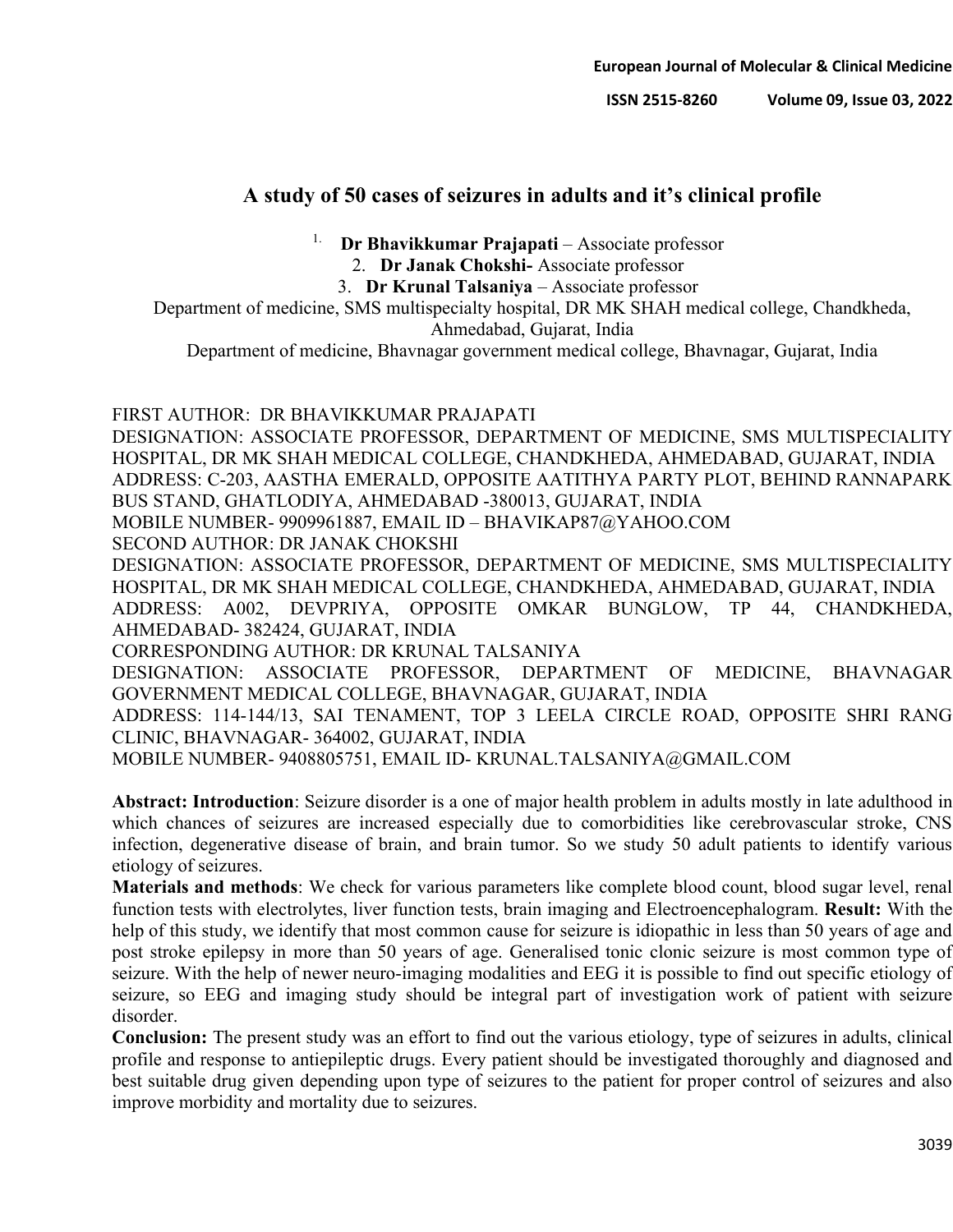**Key words:** seizures, electroencephalogram, cerebrovascular stroke, degenerative diseases, antiepileptic drugs **Introduction**: A seizure (from the Latin sacire, "to take possession of") is a paroxysmal event due to abnormal excessive or synchronous neuronal activity in the brain. Depending on the distribution of electrical discharges, this abnormal brain activity can have various manifestations, ranging from dramatic convulsion activity to experiential phenomena not readily discernible by an observer. Although a variety of factors influence the incidence and prevalence of seizures, ∽ 5-10% of the population will have at least one seizure, with the highest incidence occurring in early childhood and late adulthood.<sup>1,2</sup> Convulsion means repetitive, involuntary, tonicclonic contraction of muscle of the body for a short duration usually with loss of consciousness.<sup>3</sup>Epilepsy describes a condition in which a person has recurrent seizure  $(\geq 2)$  due to a chronic, underlying process. This definition implies that a person with a single seizure, or a recurrent seizure due to correctable or avoidable circumstances, does not necessarily have epilepsy.1, 2Seizures are known to occur in all geographical areas, all races, age and gender. For all these reason every physician should know something about seizure disorder and its treatment.<sup>1</sup> now a days there is an increasing incidence of adult onset seizures primarily be attributed to increased life expectancy and increased incidence of head injury.

## **Materials and Methods**:

The present study, "50 cases of seizures in adults and its clinical profile" was carried out in Department of Medicine, Dr MK Shah Medical College, SMS Hospital, Ahmedabad, Gujarat, India from October 2021 to February 2022.

## **Inclusion criteria:**

- All patient with seizure of any type and age >18 years were included.
- Seizures are diagnosed by proper history and examination and they were went through neuroimaging and EEG studies.

## **Exclusion criteria:**

Patients <18 years of age were excluded.

After taking detailed medical history, all patients underwent detailed general and systemic examination and routine laboratory investigation like CBC, random blood sugar, renal function test, urine examination, liver function test, electrolytes, fundus and chest x-ray. Afterwards patients went through special tests like, CT brain, MRI brain and EEG.

**Results:** A study of 50 cases of seizures in adults and it's clinical profile shows following results **TABLE-1: AGE DISTRIBUTION AND COMPARISION OF CASES**

| TADLE-T. AGE DISTRIDUTION AND COMI ARISION OF CASES |                      |               |                               |                         |                                              |               |  |  |
|-----------------------------------------------------|----------------------|---------------|-------------------------------|-------------------------|----------------------------------------------|---------------|--|--|
| <b>Study</b>                                        | <b>Present study</b> |               | al <sup>4</sup> $(2015)$ n=50 | <b>Muralidhar</b><br>et | M Hirani et al <sup>5</sup><br>$(2014)$ n=50 |               |  |  |
| Age(years)                                          | (n)                  | $\frac{1}{2}$ | (n)                           | $\frac{1}{2}$           | (n)                                          | $\frac{6}{2}$ |  |  |
| 18-29                                               | 16                   | 32%           | 20                            | 40%                     | 15                                           | 30%           |  |  |
| 30-39                                               | 10                   | 20%           | 12                            | 24%                     | 12                                           | 24%           |  |  |
| 40-49                                               | 9                    | 18%           |                               | 14%                     | 8                                            | 16%           |  |  |
| 50-59                                               | 6                    | 12%           | 4                             | 8%                      | 5                                            | 10%           |  |  |
| 60-69                                               | 5                    | 10%           | 5                             | 10%                     | 7                                            | 14%           |  |  |
| >70                                                 | 5                    | $4\%$         | 3                             | 6%                      | $\overline{2}$                               | 10%           |  |  |
| Total                                               | 50                   | 100%          | 50                            | 100%                    | 50                                           | 100%          |  |  |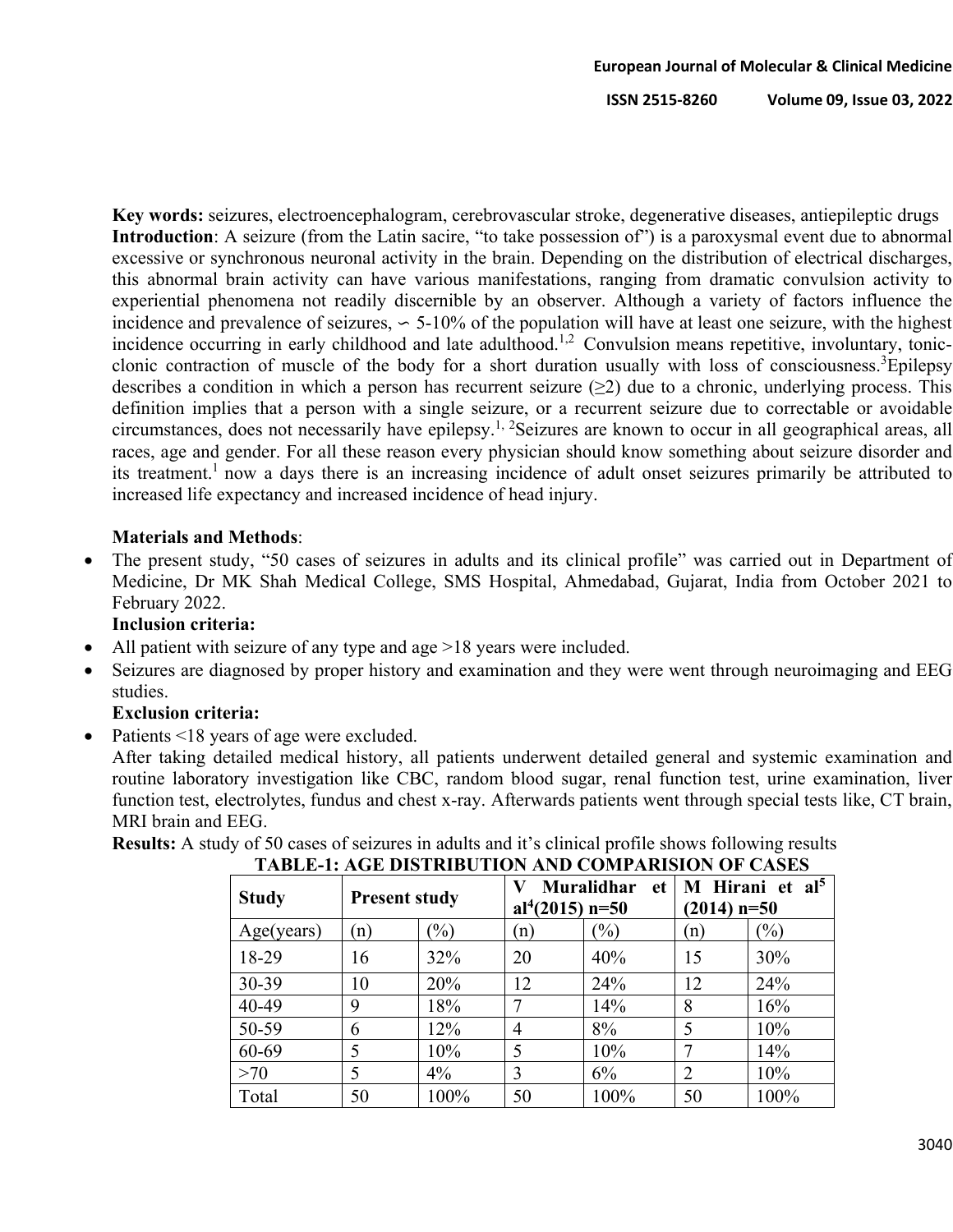| <b>Study</b> | Present study n=50 |       | M<br>al <sup>5</sup> $(2014)$ n=50 | <b>Hirani</b><br>et | V Muralidhar et al <sup>4</sup><br>$(2015)$ n=50 |               |
|--------------|--------------------|-------|------------------------------------|---------------------|--------------------------------------------------|---------------|
| Sex          | (n)                | (0/0) | 'n                                 | (0/0)               | (n)                                              | $\frac{1}{2}$ |
| Male         | 30                 | 60%   | 33                                 | 66%                 | 34                                               | 68%           |
| Female       | 20                 | 40%   |                                    | 34%                 | 16                                               | 32%           |
| Total        | 50                 | 100%  | 50                                 | 100%                | 50                                               | 100%          |

#### **TABLE-2: SEX DISTRIBUTION AND COMPARISION OF CASES**

| <b>TABLE-3: TYPES OF SEIZURE AND IT'S COMPARISION</b> |  |
|-------------------------------------------------------|--|
|-------------------------------------------------------|--|

| <b>Study</b>            | Present study n=50 |                 | M Hirani et $al5$<br>$(2014)$ n=50 |       | <b>Sempere</b><br>et<br>al <sup>6</sup> (1991) n=98 |                   |
|-------------------------|--------------------|-----------------|------------------------------------|-------|-----------------------------------------------------|-------------------|
| <b>Type of seizures</b> | (n)                | $\frac{(0)}{0}$ | (n)                                | (9/0) | (n)                                                 | $\frac{(0)}{(0)}$ |
| GTCS%                   | 32                 | 64%             | 30                                 | 60%   | 67                                                  | 68.4%             |
| Focal                   | 18                 | 36%             | 18                                 | 36%   | 32                                                  | 31.6%             |
| <b>Mixed seizures</b>   | $00\,$             | $00\%$          |                                    | 4%    | 00                                                  | 00%               |
| <b>Total</b>            | 50                 | 100%            | 50                                 | 100%  | 98                                                  | 100%              |

#### **TABLE-4: TYPES OF FOCAL SEIZURES AND COMPARISION WITH STUDY**

| <b>Study</b>                                      | <b>Present study</b><br>$n=50$ |               | $(2014)$ n=50 |     | M Hirani et al <sup>5</sup>   Sempere et al <sup>6</sup><br>$(1991)$ n=98 |       |
|---------------------------------------------------|--------------------------------|---------------|---------------|-----|---------------------------------------------------------------------------|-------|
| Type of focal seizures                            | (n)                            | $\frac{1}{2}$ | (n)           | (%) | (n)                                                                       | (%)   |
| Focal seizures without<br>dyscognitive features   |                                | 16%           | 4             | 8%  | 10                                                                        | 10.2% |
| with<br>Focal<br>seizures<br>dyscognitive feature | 6                              | 12%           |               | 10% |                                                                           | $2\%$ |
| Focal with<br>secondary<br>generalization         |                                | 8%            | 9             | 18% | 19                                                                        | 19.4% |

#### **TABLE 5: ETIOLOGY OF SEIZURES**

|                     | Age group(years)      |                                                         |                                          |                                  |           |                |              |        |
|---------------------|-----------------------|---------------------------------------------------------|------------------------------------------|----------------------------------|-----------|----------------|--------------|--------|
| <b>Etiology</b>     | 29<br>$\overline{18}$ | $\boldsymbol{\mathfrak{z}}$<br>$\overline{\mathbf{30}}$ | $\mathbf{\hat{q}}$<br>$\hat{\mathbf{z}}$ | $\overline{5}$<br>$\overline{5}$ | $60 - 69$ | years          | $\alpha$ tal | $(\%)$ |
| Idiopathic seizure  | 6                     | 4                                                       | 4                                        | 2                                | 3         |                | 20           | 40%    |
| Post stroke seizure | 00                    | $\overline{2}$                                          | 00                                       | $\overline{4}$                   |           | $\overline{2}$ | 9            | 18%    |
| Neuro-cysticercosis | $\overline{3}$        |                                                         | 00                                       | 00                               | 00        |                | 5            | 10%    |
| Brain tuberculoma   |                       |                                                         | 2                                        |                                  | 00        | 00             |              | 10%    |
| Brain tumour        | 00                    | 00                                                      |                                          | 00                               | 00        | 00             |              | $2\%$  |
| Brain abscess       | 0 <sub>0</sub>        | 00                                                      |                                          | 00                               | 00        | 00             |              | 2%     |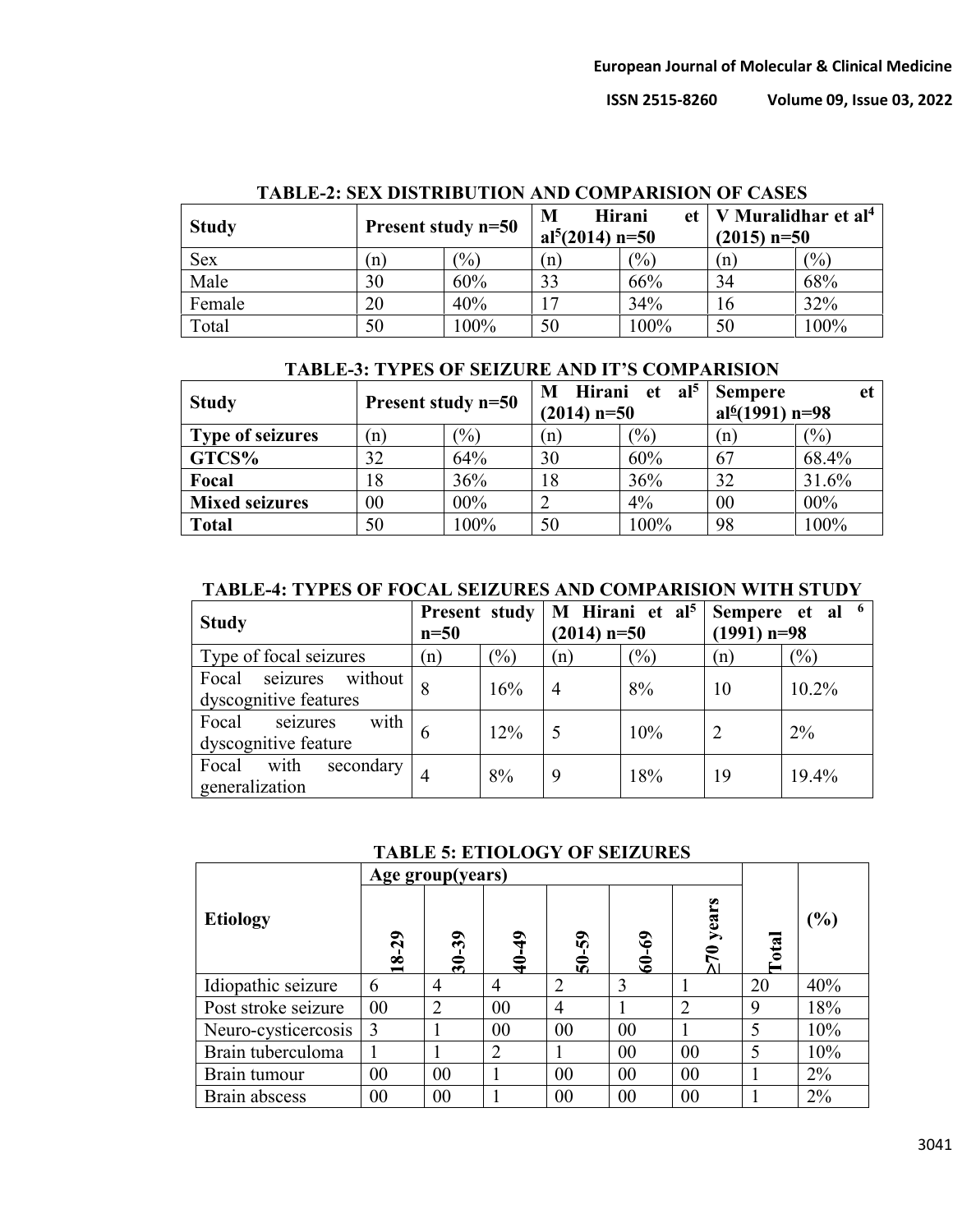| Post-partum<br>convulsion           | $\overline{2}$ | 00 | 00 | 00 | 00             | 00             | $\overline{2}$ | 4%    |
|-------------------------------------|----------------|----|----|----|----------------|----------------|----------------|-------|
| Cerebral<br>degenerative<br>disease | 00             | 00 | 1  | 00 | 00             | 00             | 1              | $2\%$ |
| Venous<br>sinus<br>thrombosis       | $\overline{2}$ |    | 00 | 00 | 0 <sup>0</sup> | 00             | 3              | 6%    |
| Metabolic                           |                | 00 | 00 | 00 | 00             | 00             |                | 2%    |
| Mesial<br>temporal<br>lobe epilepsy | 1              |    | 00 | 00 | 00             | 00             | 1              | $2\%$ |
| Total                               | 16             | 10 | 9  | 6  | 5              | $\overline{4}$ | 50             | 100%  |

#### **TABLE-6: COMPARISION BETWEEN ETIOLOGIES**

| $(2014)$ n=50    | $6n = 98$      |                |  |
|------------------|----------------|----------------|--|
|                  |                |                |  |
| $\frac{1}{2}$    | (n)            | $\binom{0}{0}$ |  |
| 40               | 27             | 60.5%          |  |
| 24%              | 23             | 40.4%          |  |
| 24%              | 9              | 18%            |  |
| 8%               | 8              | 14.5%          |  |
| $00\%$<br>$00\%$ | 00             | $00\%$         |  |
| 8%               | $\overline{4}$ | 8%             |  |
|                  |                | $2\%$          |  |
|                  |                |                |  |
|                  |                | $00\%$         |  |
|                  |                |                |  |
| 00%              | $\overline{4}$ | 8%             |  |
| 00%              | 00             | 00%            |  |
|                  | 00%<br>$00\%$  | 1<br>00        |  |

#### **TABLE-7: NEW ONSET SEIZURE AND SEIZURE DURING THERAPY**

| <b>Seizures</b>             | No. of patients | Percentage |
|-----------------------------|-----------------|------------|
| New onset                   | 33              | 66%        |
| Non-compliant               | l C             | 20%        |
| Inadequate therapeutic dose |                 | 14%        |
| Total                       | 50              | $100\%$    |

## **TABLE-8: COMPARISION OF NON COMPLIANT PATIENT**

| <b>Study series</b>            | Non-compliant |
|--------------------------------|---------------|
| M Hirani et al $(2014)^5$ n=50 | 62.10%        |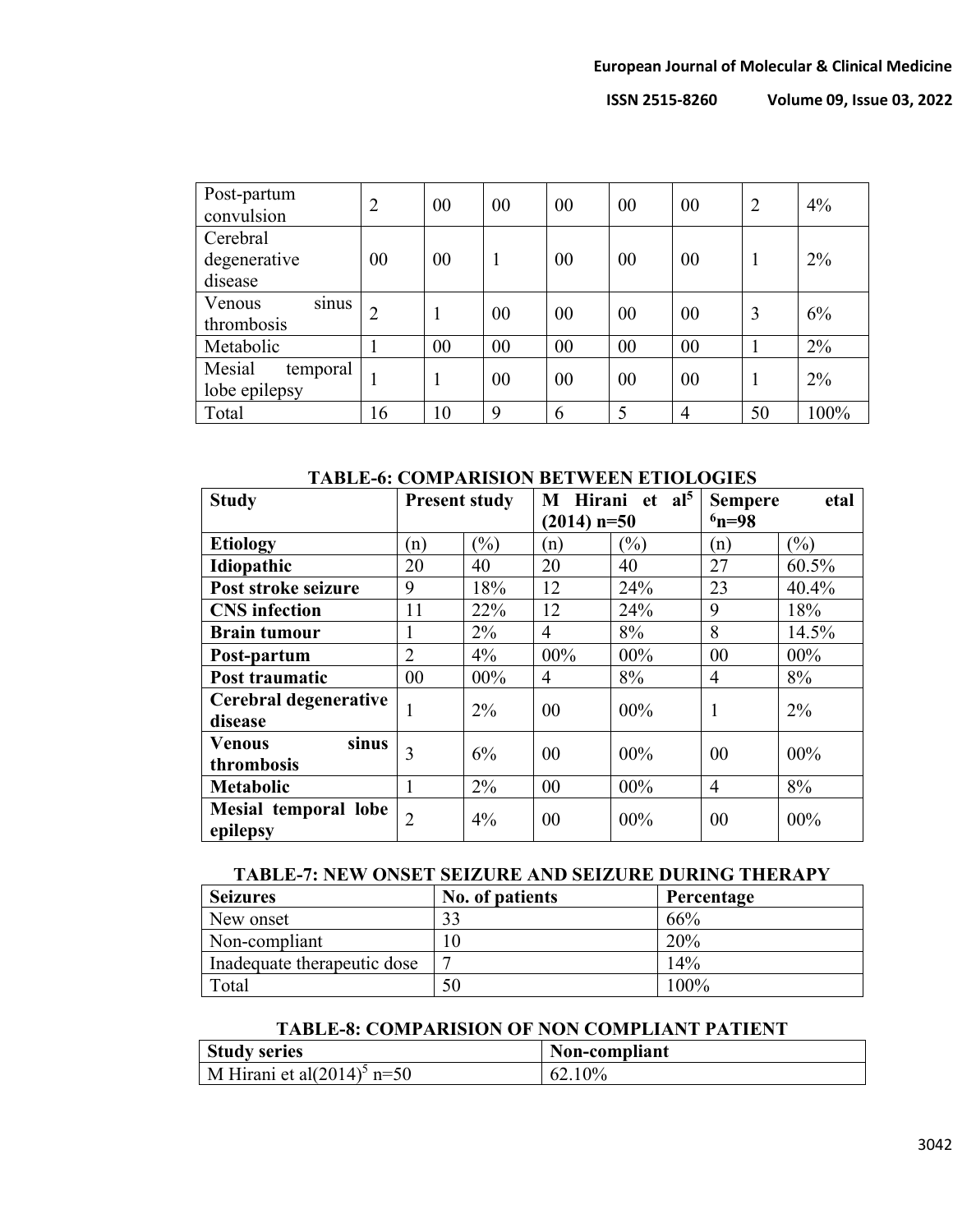| Acharya et al <sup>14</sup> (2012) n=100 | 50%    |
|------------------------------------------|--------|
| Present study $n=50$                     | 58.52% |

### **TABLE 9: EEG STUDY AND ABNORMALITY**

| <b>Seizure</b>                   | <b>EEG</b> study |          |                                        |                  |                 |  |  |
|----------------------------------|------------------|----------|----------------------------------------|------------------|-----------------|--|--|
| type                             | Normal           | Abnormal | <b>Abnormality detected</b>            |                  |                 |  |  |
| <b>GTCS</b>                      | 20               | 12       | Generalized spike and wave abnormality |                  |                 |  |  |
| <b>FOCAL</b>                     | 12               | 6        | Focal spike and wave abnormality       |                  |                 |  |  |
| <b>TOTAL</b>                     | 22               | 18       | 50                                     |                  |                 |  |  |
|                                  |                  |          | <b>TABLE-10: IMAGING STUDIES</b>       |                  |                 |  |  |
| CT brain                         |                  |          |                                        | <b>MRI</b> Brain |                 |  |  |
| $N=50$<br><b>Imaging studies</b> |                  |          | $N=38$                                 |                  |                 |  |  |
| (n)                              |                  |          | $\mathcal{O}_0$                        | (n)              | $\mathcal{O}_0$ |  |  |

**Normal** 38 76% 22 57.89% **Abnormal** 12 24% 16 42.1% **Total** 50 100% 38 100%

## **TABLE-11: COMPARISON OF BRAIN IMAGING STUDIES**

| <b>Study series</b>                       | Abnormal brain imaging |
|-------------------------------------------|------------------------|
| M Hirani et al <sup>5</sup> $(2014)$ n=50 | 60%                    |
| Medina et al <sup>9</sup> n=100           | 72.00%                 |
| Present $n=50$                            | 76%                    |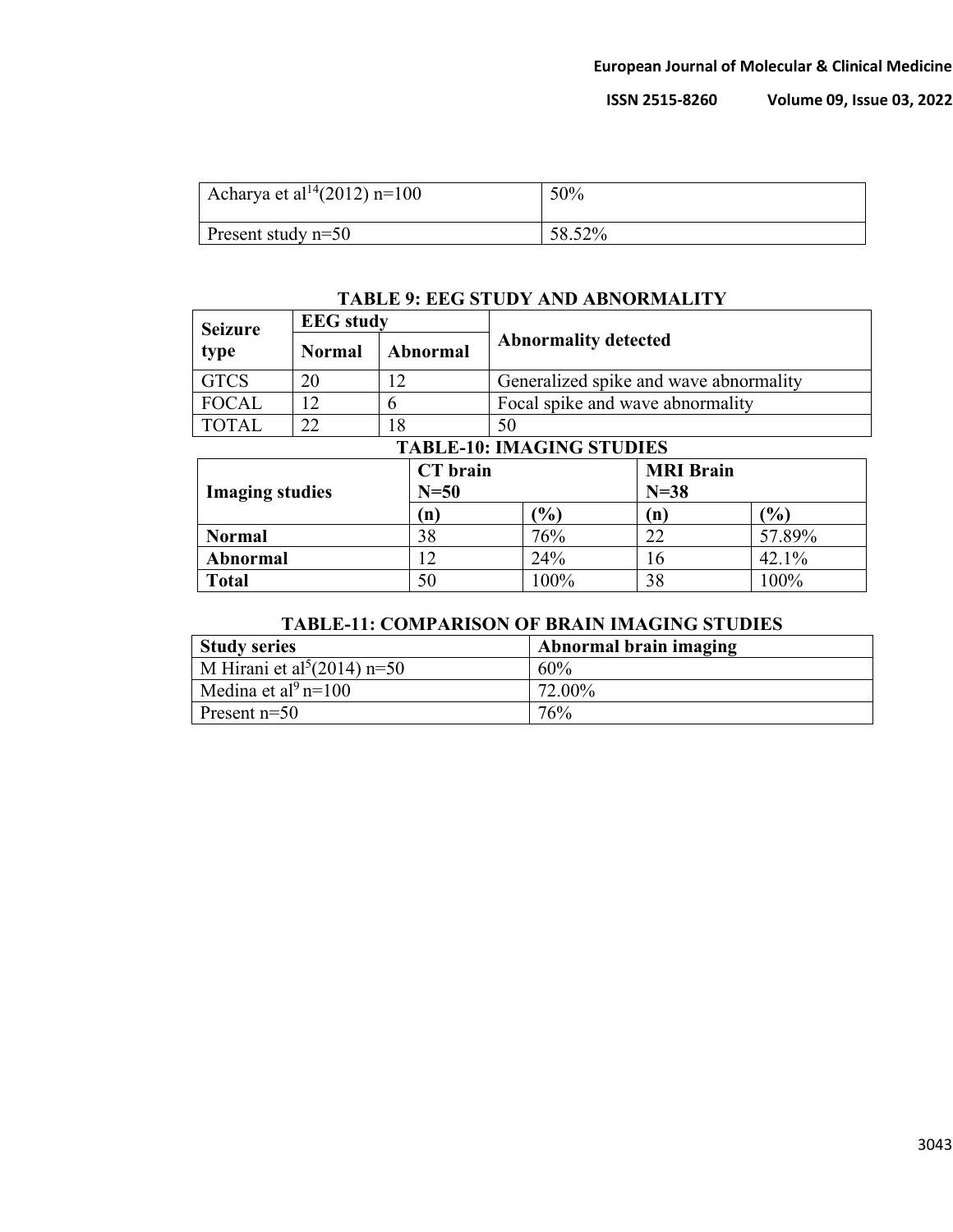| CT scan  |                                                       | No of patients          | Percentage |
|----------|-------------------------------------------------------|-------------------------|------------|
| Normal   | Normal                                                | 38                      | 76%        |
|          | Large infarct                                         | $\overline{4}$          | 8%         |
| Abnormal | arachnoid<br>Sub<br>haemorrhage                       | 3                       | 6%         |
|          | Intracerebral<br>haemorrhage                          | $\overline{\mathbf{c}}$ | 4%         |
|          | <b>Brain</b><br>tumour<br>(Glioma)                    | $\mathbf{1}$            | 2%         |
|          | Posterior<br>reversible<br>encephalopathy<br>syndrome | ı                       | 2%         |
|          | Multiple calcified<br>lesion                          | $\mathbf{1}$            | 2%         |
| Total    |                                                       | 50                      | 100%       |

# **TABLE 12: CT BRAIN FINDING**

|  |  |  | TABLE 13: COMPARISION OF ABNORMAL CT BRAIN |  |
|--|--|--|--------------------------------------------|--|
|--|--|--|--------------------------------------------|--|

| <b>CT Brain Findings</b> |  | <b>Present study</b> |                         | M Hirani et al <sup>5</sup><br>$(2014)$ n=50 |               | Muralidhar <sup>4</sup><br>et al $(2015)$ n=50 |               |
|--------------------------|--|----------------------|-------------------------|----------------------------------------------|---------------|------------------------------------------------|---------------|
|                          |  | (n)                  | (%)                     | (n)                                          | $\frac{1}{2}$ | (n)                                            | $\frac{6}{6}$ |
| Infarct                  |  | $\overline{4}$       | 8%                      | 4                                            | 8%            | 6                                              | 12%           |
| Subarachnoid             |  | 3                    | 6%                      | 00                                           | $00\%$        | $\mathcal{D}_{\mathcal{L}}$                    | 4%            |
| haemorrhage(SAH)         |  |                      |                         |                                              |               |                                                |               |
| Intracerebral            |  |                      | $4\%$<br>$\overline{2}$ | $\overline{4}$                               | 8%            | 00                                             | $00\%$        |
| haemorrhage(ICH)         |  |                      |                         |                                              |               |                                                |               |
| Brain tumour             |  |                      | $2\%$                   | $\overline{4}$                               | 8%            |                                                | 4%            |
| <b>Calcified lesion</b>  |  |                      | 2%                      | 3                                            | 6%            | 4                                              | 8%            |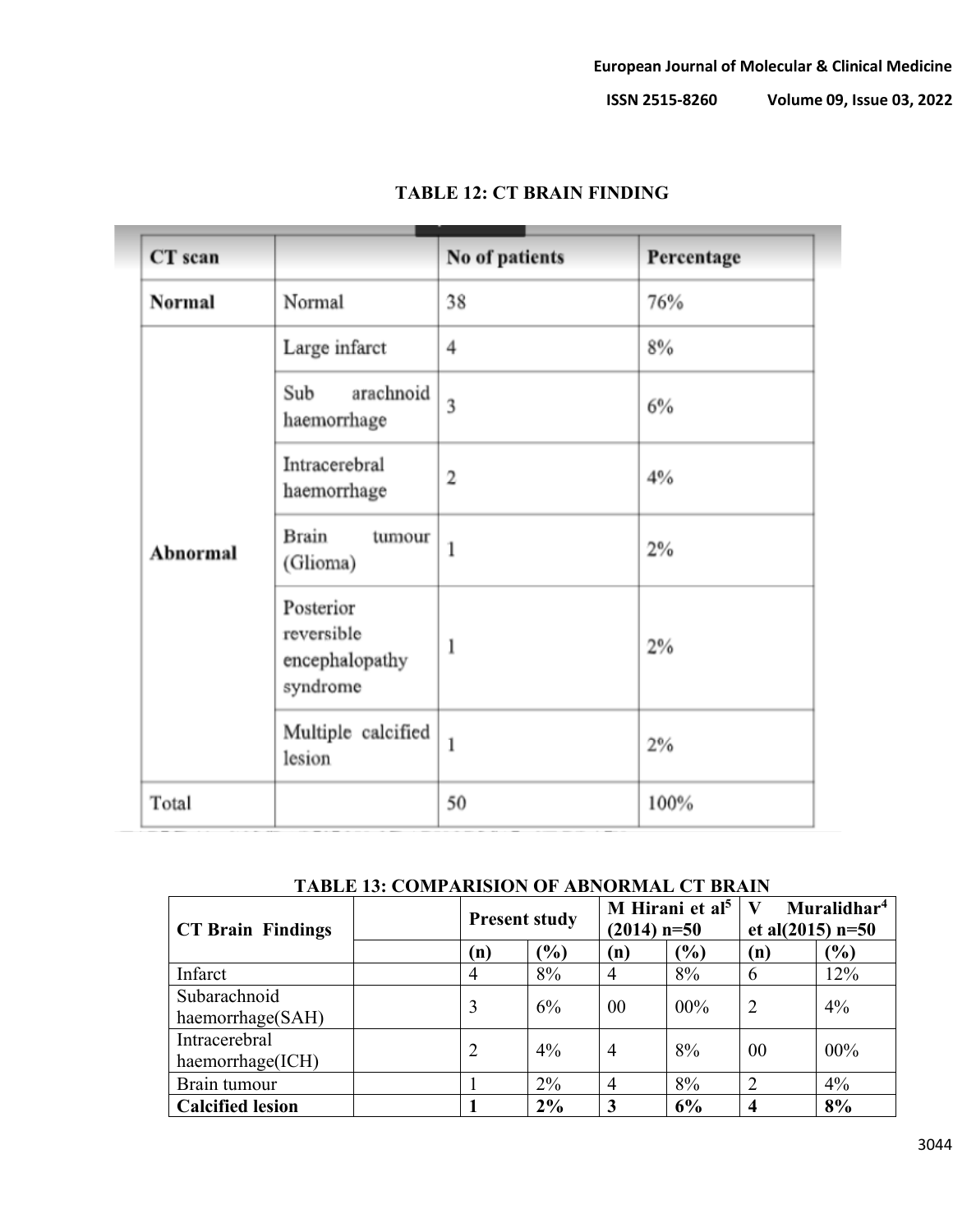| IABLE 14: SIATUS EPILEPIICUS |                |            |  |
|------------------------------|----------------|------------|--|
| <b>Patients presentation</b> | No of patients | Percentage |  |
| Status epilepticus           |                | 10%        |  |
| Seizure controlled           | 45             | 90%        |  |
| Total                        | 50             | 100%       |  |

## **TABLE 14: STATUS EPILEPTICUS**

| TABLE 15: COMPARISION OF STATUS EFILEFTICUS |                               |  |  |
|---------------------------------------------|-------------------------------|--|--|
| <b>Study series</b>                         | <b>Status Epilepticus (%)</b> |  |  |
| Murthy JMK et al <sup>11</sup> (1999) n=572 | 3%                            |  |  |
| Granger N et al <sup>10</sup> (2002) n=341  | 8%                            |  |  |
| Present study $n=50$                        | 10%                           |  |  |

**TABLE 15: COMPARISION OF STATUS EPILEPTICUS**

| <b>TABLE 16: COMPARISION OF THERAPY WITH VALPROATE IN GTCS</b> |         |  |  |
|----------------------------------------------------------------|---------|--|--|
| <b>Study series</b>                                            | Control |  |  |
| N Callaghan et al <sup>7</sup> n=22                            | 60%     |  |  |
| B N Turnbill $et^8$ al n=23                                    | 83%     |  |  |
| Present study                                                  | 64%     |  |  |

| <b>Outcome</b>                            | No of patients |                  | Percentage |  |
|-------------------------------------------|----------------|------------------|------------|--|
| Live                                      | 47             |                  | 94%        |  |
| Died                                      |                |                  | 6%         |  |
| Total                                     | 50             |                  | 100%       |  |
| <b>TABLE 18: COMPARISION OF MORTALITY</b> |                |                  |            |  |
| <b>Study series</b>                       |                | <b>Mortality</b> |            |  |
| L Nashef et al <sup>12</sup>              |                | 3.99%            |            |  |
| P Klenermen et al <sup>13</sup>           |                | 3.33%            |            |  |
| Present study                             |                | 6%               |            |  |

#### **Table 17: MORTALITY IN STUDY GROUP**

**.**

**Discussion**: This was a study of 50 patients who were diagnosed as seizures disorder and were >18 years of age. The prevalence of seizures in male is slightly higher in compare to female .The incidence of seizure disorder is higher in age group of 18-29 and lowest in fall in to age group of 60-69 and age >70 years. In patient with <50 years, idiopathic seizure was commonest followed by CNS infection, that includes Neurocysticercosis, brain Tuberculoma. After that etiology in descending order is venous sinus thrombosis, post stroke seizures, postpartum, MTLE, metabolic. After 50 years of age chance of post stroke epilepsy increases. Generalized tonic-clonic seizure is main seizure type followed by Focal seizures. Out of 18 patients of focal seizure, 8 patients having focal seizure without dyscognitive features, 6 having focal seizure with dyscognitive features, and 4 having focal with secondary generalized. Out of 50 patients EEG study was abnormal in 18 patients. All 50 patients underwent CT brain studies out of them 12 having abnormal CT brain study and 38 having normal CT brain studies. Patient with normal CT brain study underwent MRI brain study. In present study abnormal CT findings were the brain infarct seen in 4, sub arachnoid haemorrhage in 3, intracerebral haemorrhage in 2,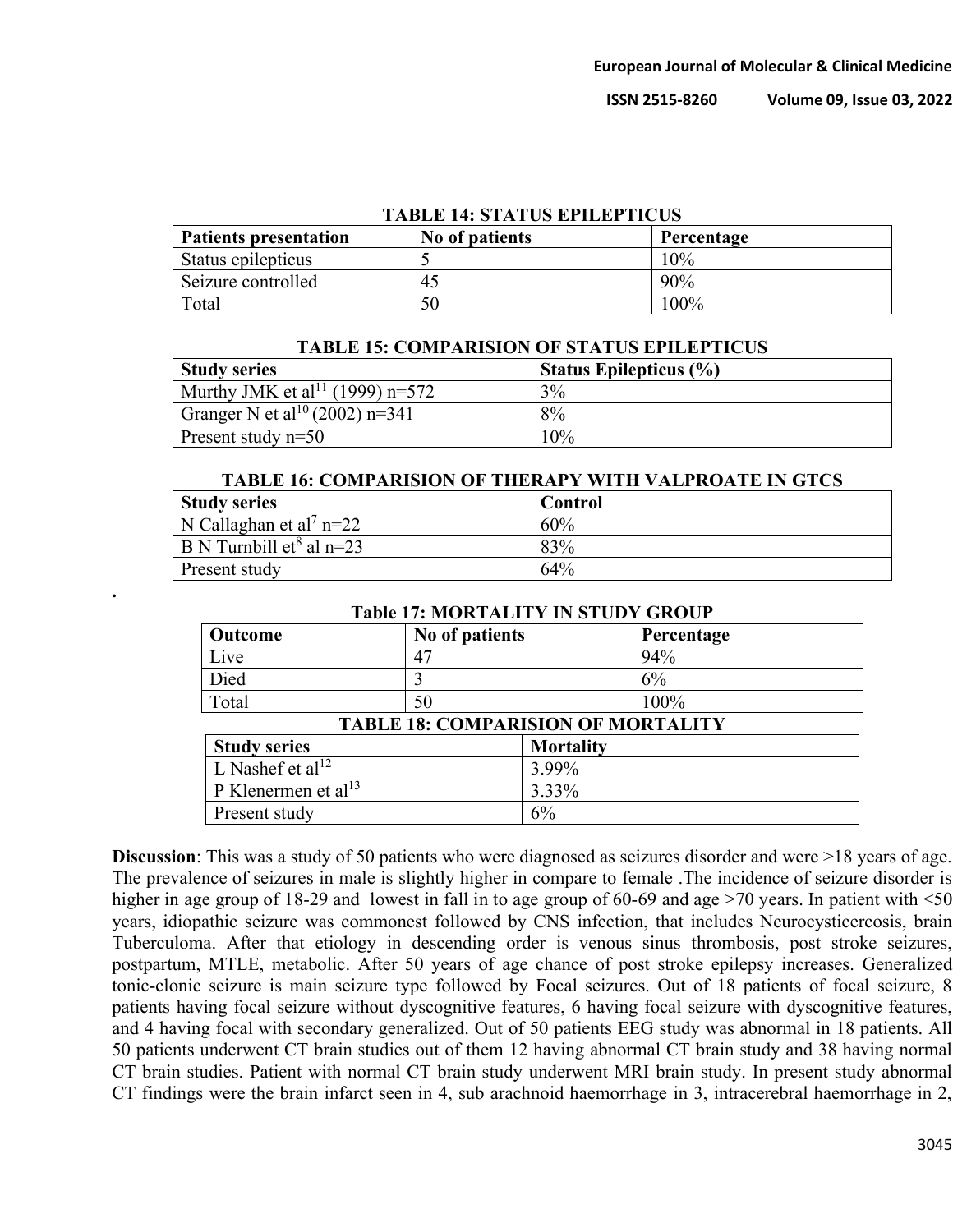brain tumor in 1, posterior reversible encephalopathy in 1. All patients should undergo EEG and imaging study to find out specific etiology for best selective anti-epileptic treatment. In present study new onset seizure was 33, seizures due to non-compliant patient is about 10 and inadequate therapeutic level of anti-epileptic drug in 7 of patient. Most of seizures can control with single anti-epileptic drug. In present study 3 patients were died which was due to status epilepticus not controlled with treatment and due to respiratory depression.

**Conclusion:** Seizure disorder is a one of major health problem in adults mostly in late adulthood in which chances of seizures are increased especially due to comorbidities like cerebrovascular stroke (14%), degenerative disease of brain (2%), and brain tumor (2%).In young adult patient main etiology of seizures were CNS Infection that includes brain Tuberculoma (4%) and Neurocysticercosis (6%) and other brain infection. With the help of newer neuro-imaging modalities and EEG it is possible to find out specific etiology of seizure, so EEG and imaging study should be integral part of investigation work of patient with seizure disorder. The present study was an effort to find out the various etiology and type of seizures in adult its types and clinical profile and response to drugs. Every patient should be investigated thoroughly and diagnosed and best suitable drug given depending upon type of seizures to this patient for proper control of seizures. The mortality was 3 (6%) in my study which was due to sudden cardiac arrest in cases of status epilepticus.

### **Source of Support:** Nil.

**Conflict of Interest:** None declared.

#### **Bibliography:**

- 1. Victor M and Rupper Ah: epilepsy and other seizure disorders (chap.16). In: Adams and victors principles of neurology.
- 2. Daniel H. Lowenstein: Seizures and Epilepsy, Harrison's principle of Internal Medicine, 19<sup>th</sup> edition, page 2542
- 3. G G Oza, textbook of clinical medicine,  $2<sup>nd</sup>$  edition 2013, pg. 150.
- 4. V. Muralidhar, Venugopal K; Etiology and co-relation of clinical features with computerized tomography and electroencephalography, journal of scientific society, vol 42/ issue 2/ May-Aug 2015.
- 5. M.M.Hirani, Shraddha shrivastva: Clinical profile of new onset seizures in adults, Indian journal of applied research, page 19.
- 6. Sempere AP, Villaverde FJ, Martinez-MenCndez B, Cabeza C, Peiia P, I A P.. First seizure in adults: a prospective study from the emergency B. Martinez-Menbndez, c, Cabeza, department. Acta Neurol Scand 1992: 86: 134-138.
- 7. N Callaghan, R A Kenny, B, O'Neill, M Crowley, T Goggin. A prospective study between carbamazepine, phenytoin and valproate as monotherapy in previously untreated and recently diagnosed patient with epilepsy. Journal of neurology, Neurosurgery and Psychiatry 1985:48;639-644.
- 8. DM TURNBULL, MD RAWLINS, D WEIGHTMAN, DW CHADWICK.A comparison of phenytoin and valproate in previously untreated adult epileptic patients. Journal of Neurology, Neurosurgery, and Psychiatry 1982;45:55-59.
- 9. Medina MT, Rosas E et al: Neurocysticercosis is main cause of epilepsy sri Mexico. Arch Intern Med 1990; feb 150(2):325-7.ssssss
- 10. granger, Convers P, Beauchet O, lmler D, Viallon A., Michel D. : First epileptic seizures in the elderly : eletroclinical and etiologic datain 341 patients. Rev Neurology (Paris) 2002 Nov;158 (11) : 1088-99.